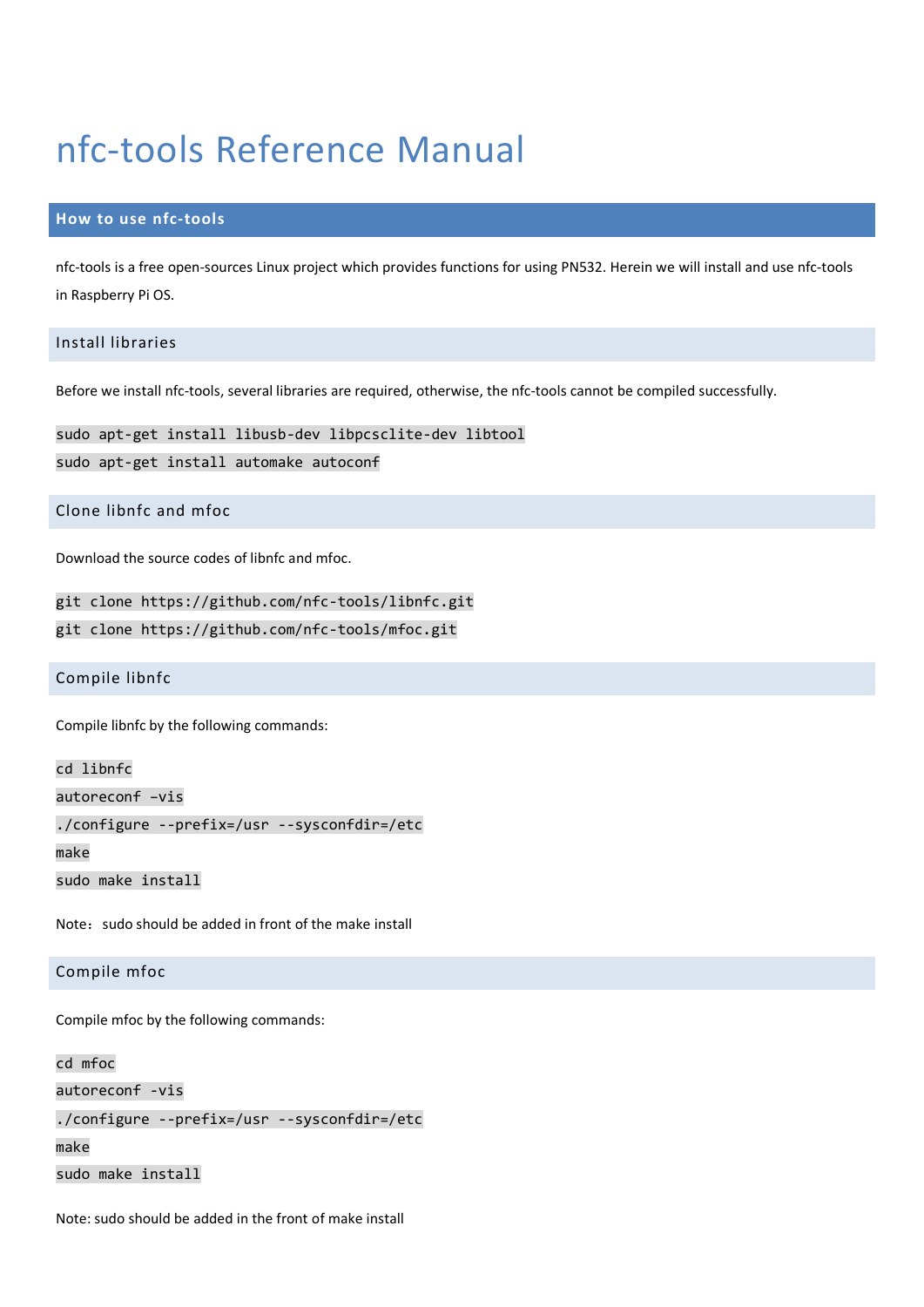## nfc-tools Configure serial Port

- 1. Configure the jumpers on board, you should Set I0 to L and I1 to L.
- 2. Configure the DIP switch into:

| <b>SCK</b> | <b>MISO</b> | <b>MOSI</b> | <b>NSS</b> | <b>SCL</b> | <b>SDA</b> | <b>RX</b> | T <sub>1</sub><br>$\sqrt{ }$ |
|------------|-------------|-------------|------------|------------|------------|-----------|------------------------------|
| <b>OFF</b> | OFF         | OFF         | OFF        | OFF        | OFF        | ΟN        | ON                           |

That is :

- NSS/SCL/RX  $\rightarrow$  TX of Raspberry Pi
- $\blacksquare$  MOSI/SDA/TX  $\rightarrow$  RX of Raspberry Pi
- 3. Create /etc/nfc/libnfc.conf

sudo mkdir /etc/nfc/

sudo cp libnfc/libnfc.conf.sample /etc/nfc/libnfc.conf

4. Modify /etc/nfc/libnfc.conf

sudo nano /etc/nfc/libnfc.conf

Delete character "#" from the line device.connstring = "pn532\_uart:/dev/ttyUSB0" ,and change it to

## device.connstring = "pn532\_uart:/dev/ttyS0"

**Note:**

- a) You need to enable the serial port of Raspberry Pi by command sudo raspi-config , then disable login shell function and enable the hardware serial by the following steps:
- Interfacing Options  $\rightarrow$  Serial
- Would you like a login shell to be accessible over serial?  $\rightarrow$  No
- Would you like the serial port hardware to be enabled?  $\rightarrow$  Yes
- b) If you want to use the module with other Linux PCs, you may requires a TTL to USB Converter and connect the PN532 NFC HAT to Linux PC by the TTL to USB Converter.
- 5. If you can get the response NFC device: opened after running the command: nfc-list, and it means the PN532 NFC HAT is connected successfully.

#### nfc-tools Configure I2C

- 1. You need to configure the jumpers on board, set I0 to H and I1 to L.通
- 2. Configure the DIP switch into:

| <b>SCK</b> | <b>MISO</b> | <b>MOSI</b> | <b>NSS</b> | <b>SCL</b> | <b>SDA</b> | <b>RX</b> | тv<br>$\overline{1\wedge}$ |
|------------|-------------|-------------|------------|------------|------------|-----------|----------------------------|
| <b>OFF</b> | OFF         | OFF         | OFF        | ON         | ON         | OFF       | <b>OFF</b>                 |

That is:

- NSS/SCL/RX  $\rightarrow$  SCL of Raspberry Pi
- $\blacksquare$  MOSI/SDA/TX  $\rightarrow$  SDA of Raspberry Pi
- 3. Run command sudo raspi-config to enable I2C interface
	- Interfacing Options  $\rightarrow$  I2C
	- Would you like the ARM I2C interface to be enabled?  $\rightarrow$  Yes
- 4. Create /etc/nfc/libnfc.conf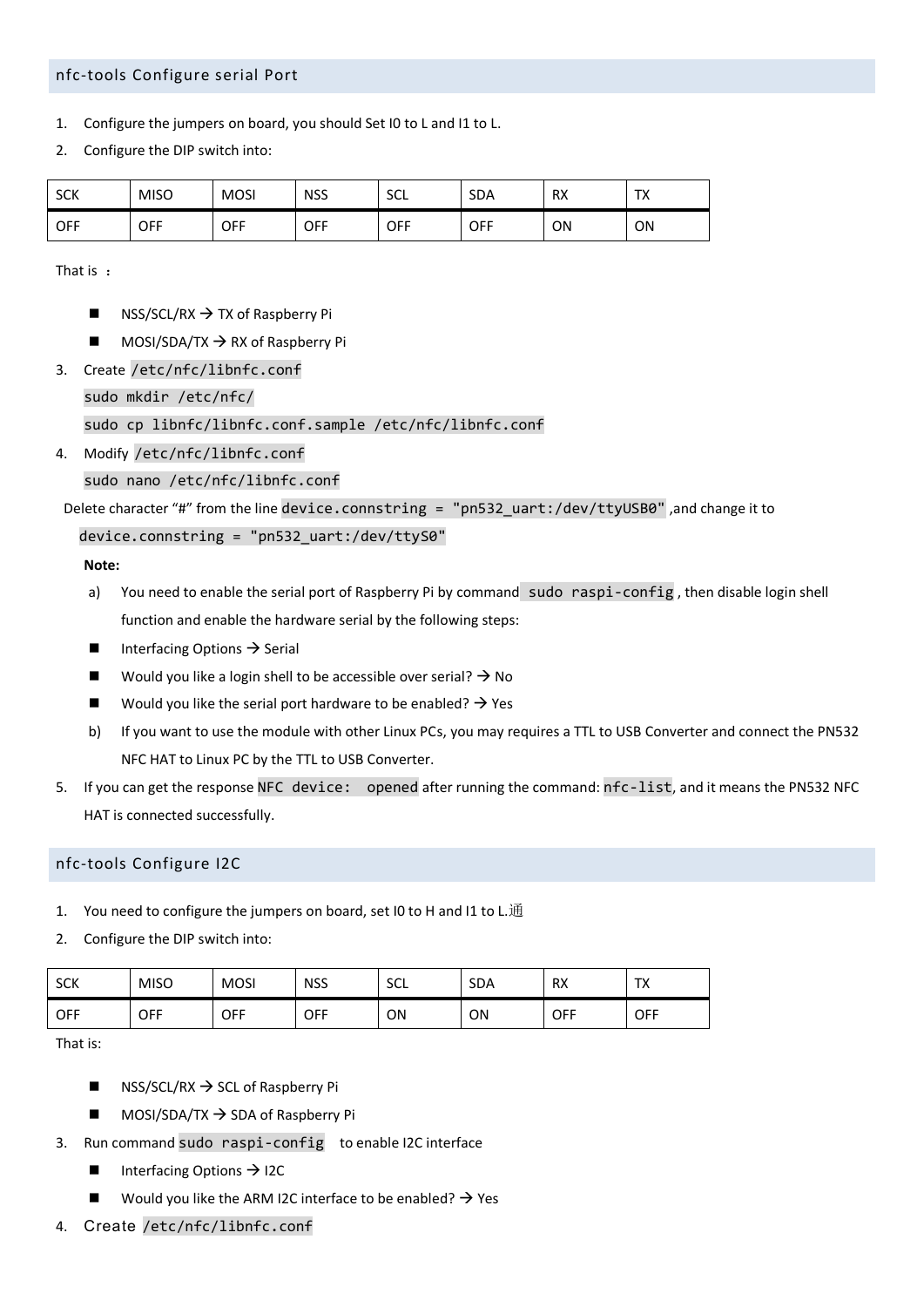sudo mkdir /etc/nfc/

sudo cp libnfc/libnfc.conf.sample /etc/nfc/libnfc.conf

5. Modify /etc/nfc/libnfc.conf sudo nano /etc/nfc/libnfc.conf Delete the character "#" from the line: device.connstring = "pn532\_uart:/dev/ttyUSB0" , and change it to

device.connstring = "pn532\_i2c:/dev/i2c-1"

6. If you can get the response NFC device: opened after running the command: nfc-list, and it means the PN532 NFC HAT is connected successfully.

#### nfc-tools Configure SPI

To leave pins for other SPI devices, PN532 NFC HATG use D4 (BCM) pins instead of the CE0 as chip selection pin. However, nfc-tools use CE0 pins as chip selection of SPI interface, in this case, you need to connect D4 and CE0 when you use SPI interface. Before you connect the pins, please follow the steps below to configure the pins for protect pins from damage.

1. Check status of D4 pin by command: gpio readall

|       | BCM   wPi | Name   Mode   V   Physical   V   Mode   Name |             |   |       | +---Pi 3---+---+ |   |                                       |         |       | wPi   BCM |
|-------|-----------|----------------------------------------------|-------------|---|-------|------------------|---|---------------------------------------|---------|-------|-----------|
|       |           | 3.3v                                         |             |   | 1     | 2                |   |                                       | 5v      |       |           |
| 2     | 8         | SDA.1                                        | ALT0        |   | З     |                  |   |                                       | 5v      |       |           |
|       | 9         | SCL.1                                        | ALT0        |   | 5.    | 6                |   |                                       | 0v      |       |           |
| 4     | 7         | GPIO. 7                                      | ΙN          | 1 | 7     | 8                | 1 | ALT5                                  | TxD     | 15    | 14        |
|       |           | 0v                                           |             |   | 9     | 10               |   | ALT5                                  | RxD     | 16    | 15        |
| 17    | 0         | $GPIO.$ $0$                                  | ΙN          | 0 | 11    | 12               | ø | ΙN                                    | GPIO. 1 | 1     | 18        |
| 27    | 2         | GPIO. 2                                      | ΙN          | ø | 13    | 14               |   |                                       | 0v      |       |           |
| 22    | 3         | GPIO.3                                       | ΙN          | ø | 15    | 16               | 0 | ΙN                                    | GPIO.4  | 4     | 23        |
|       |           | 3.3v                                         |             |   | 17    | 18               | ø | ΙN                                    | GPIO. 5 | 5     | 24        |
| 10    | 12        | MOSI                                         | AI T0       |   | 19    | 20               |   |                                       | 0v      |       |           |
| 9     | 13        | <b>MISO</b>                                  | ALT0        | ø | 21    | 22               | 0 | ΙN                                    | GPIO.6  | 6     | 25        |
| 11    | 14        | <b>SCLK</b>                                  | <b>ALT0</b> | ø | 23    | 24               | 1 | OUT                                   | CE0     | 10    | 8         |
|       |           | 0v                                           |             |   | 25    | 26               | 1 | OUT                                   | CE1     | 11    | 7         |
| 0     | 30        | SDA.0                                        | ΙN          |   | 27    | 28               |   | ΙN                                    | SCL.0   | 31    | 1         |
| 5     | 21        | GPI0.21                                      | ΙN          |   | 29    | 30               |   |                                       | 0v      |       |           |
| 6     | 22        | GPI0.22                                      | ΙN          |   | 31    | 32               | ø | ΙN                                    | GPI0.26 | 26    | 12        |
| 13    | 23        | GPI0.23                                      | ΙN          | ø | 33    | 34               |   |                                       | 0v      |       |           |
| 19    | 24        | GPI0.24                                      | ΙN          | ø | 35    | 36               | 1 | ΙN                                    | GPI0.27 | 27    | 16        |
| 26    | 25        | GPI0.25                                      | ΙN          | ø | 37    | 38               | 1 | ΙN                                    | GPI0.28 | 28    | 20        |
|       |           | 0v                                           |             |   | 39 II | 40               | 0 | ΙN                                    | GPIO.29 | 29    | 21        |
| l BCM | wPi       | Name                                         |             |   |       |                  |   | Mode   V   Physical   V   Mode   Name |         | l wPi | BCM       |

**2. Mode of D4 should be IN instead of OUT!**必须为 **IN**,**please take care of it. Only the board can work normally when the Mode of D4 is IN, otherwise the Raspberry Pi may be damaged. If the Mode of D4 is OUT, please configure it by the following command:** python3

import RPi.GPIO as GPIO GPIO.setmode(GPIO.BCM) GPIO.setup(4, GPIO.IN) exit()

- 3. Connect pin D4 and CE0.
- 4. Configure jumpers on board, set I0 to L and I1 to H.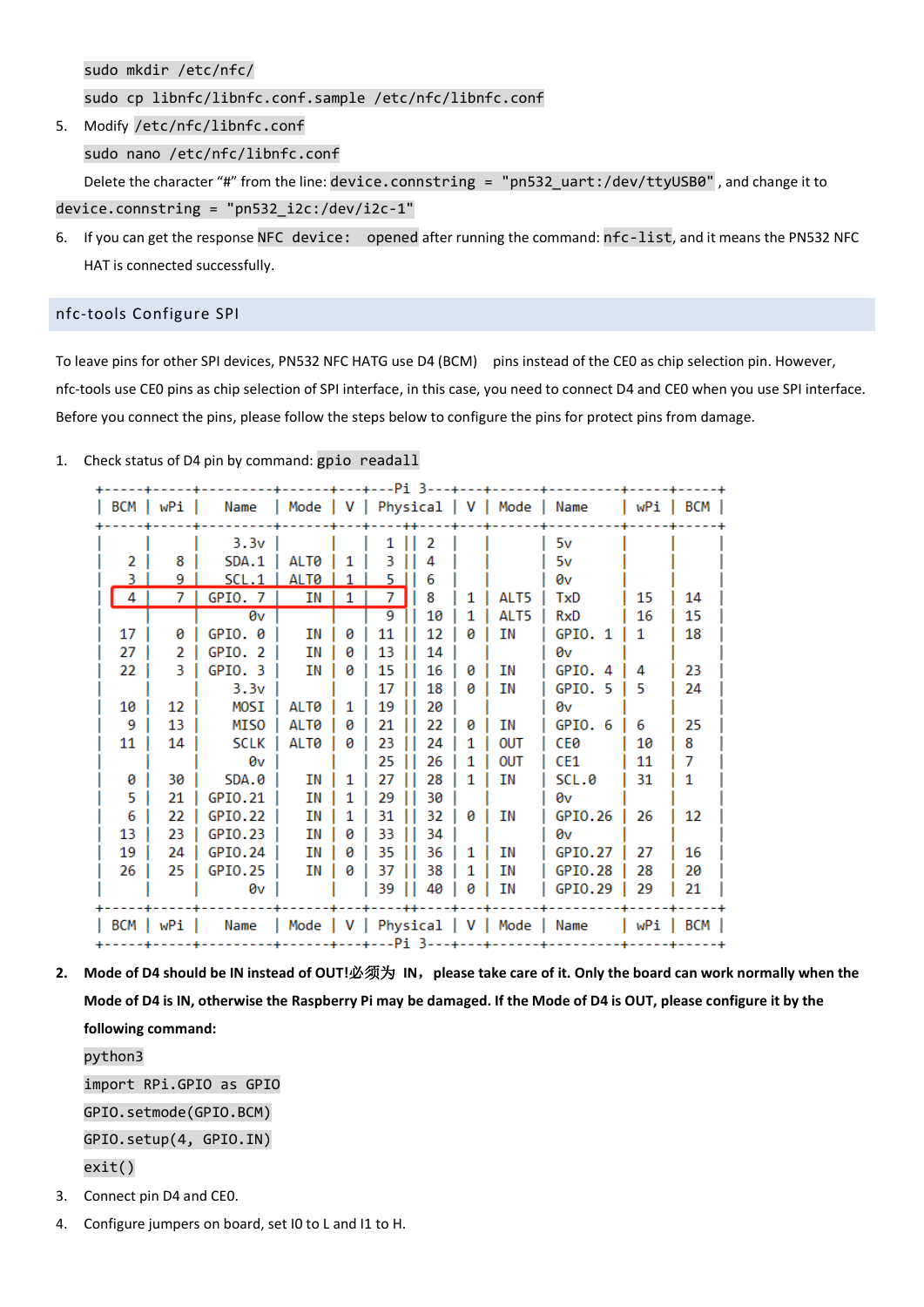# 5. Connect RSTPDN  $\rightarrow$  D20 by jumper

# 6. Set DIP switch into:

| c <sub>W</sub><br>эcк | <b>MISO</b> | <b>MOSI</b> | <b>NSS</b> | <b>SCL</b> | <b>SDA</b> | <b>RX</b>  | $\mathbf{r}$<br>$\overline{1\wedge}$ |
|-----------------------|-------------|-------------|------------|------------|------------|------------|--------------------------------------|
| ON                    | ΟN          | ΟN          | ON         | OFF        | OFF        | <b>OFF</b> | OFF                                  |

That is:

- $\blacksquare$  SCK  $\rightarrow$  SCK of Raspberry Pi
- $\blacksquare$  MISO  $\rightarrow$  MISO of Raspberry Pi
- $\blacksquare$  MOSI/SDA/TX  $\rightarrow$  MOSI of Raspberry Pi
- NSS/SCL/RX  $\rightarrow$  D4 of Raspberry Pi
- 7. Use sudo raspi-config command to enable SPI interface:
	- Interfacing Options  $\rightarrow$  SPI
	- Would you like the SPI interface to be enabled?  $\rightarrow$  Yes
- 8. Create /etc/nfc/libnfc.conf

sudo mkdir /etc/nfc/

# sudo cp libnfc/libnfc.conf.sample /etc/nfc/libnfc.conf

9. Modify /etc/nfc/libnfc.conf

sudo nano /etc/nfc/libnfc.conf

Delete the character "#" from the line: device.connstring = "pn532\_uart:/dev/ttyUSB0" and change it to

- device.connstring = "pn532\_spi:/dev/spidev0.0"
- 10. If you can get the response NFC device: opened after running the command: nfc-list, and it means the PN532 NFC HAT is connected successfully.

## nfc-tools Examples

1. List the NFC card:

nfc-list

Near the NFC card to PN532 NFC HAT and run the command, it will read the ID and type of the NFC card.

2. Export NFC card:

## mfoc -O output.mfd

The command is used to read the data of NFC card and save in output.mfd file. You can also change the file name as you like. Even the command will exhaustively try all common password if the NFC card is encrypted, it may failed in this case.

3. Write the whole card

## nfc-mfclassic w a f input.mfd

This command is used to write all the data to a card, which are dump from other card. input.mfd are the data input, you can modify it according the actual file name.

4. Configure UID。

# nfc-mfsetuid 01234567

This command is used to modify the UID (Block 0) of MIFARE card. 01234567 is the four bytes UID and it is configurable. Note:

a) This card can only be used for MIFARE card and the card should support backdoor command: HALT, 0x40, 0x43。 修改成功的话,终端提示: